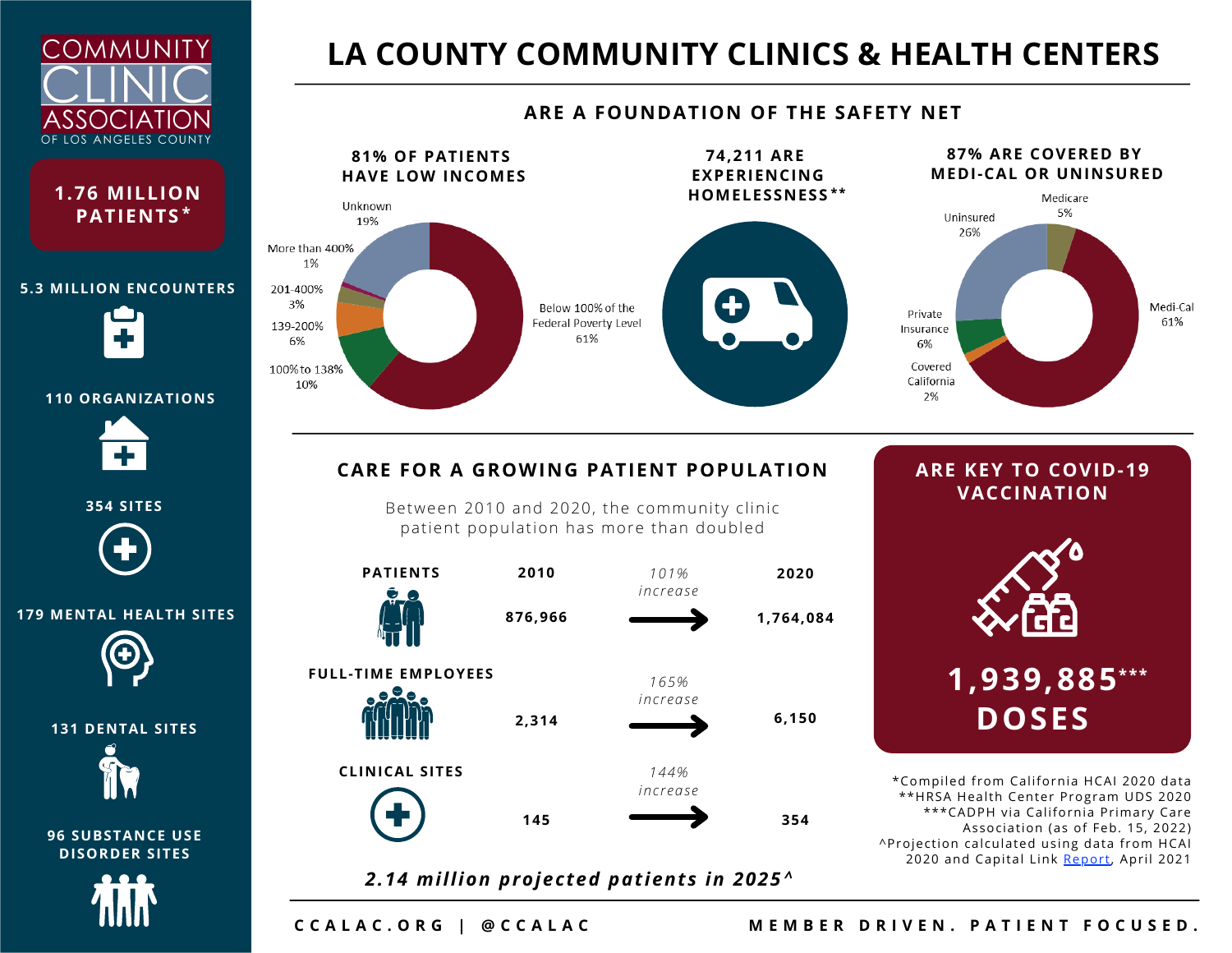

### **Checklist for Health Access & Equity**

Support \$1.8B in discretionary funding for the community health center program in the FY2022 appropriations bill.

- ❑ Support continued robust funding to preserve, strengthen and expand the health center program in the FY 2023 Labor-HHS Appropriations bill by signing on to the annual appropriations letter led by Reps. Diana DeGette (D-CO) and Gus Bilirakis (R-FL) to the Appropriations Committees.
- ❑ Advocate for at least \$2 billion in health center capital funding to be included in a bill vehicle this year.
- ❑ Broaden and enhance the National Health Service Corps Program and expand the Teaching Health Centers program.
- $\Box$  Expand funding for health professions education and training and invest in innovative solutions to address the health care workforce shortage.
- Extend and ultimately make permanent telehealth flexibilities in Medicare.
- ❑ Show your support for the importance of 340B to health centers by cosponsoring the bi-partisan PROTECT 340B Act of 2021 [\(H.R.4390](https://mckinley.house.gov/uploadedfiles/mckinl_043_xml_final.pdf)).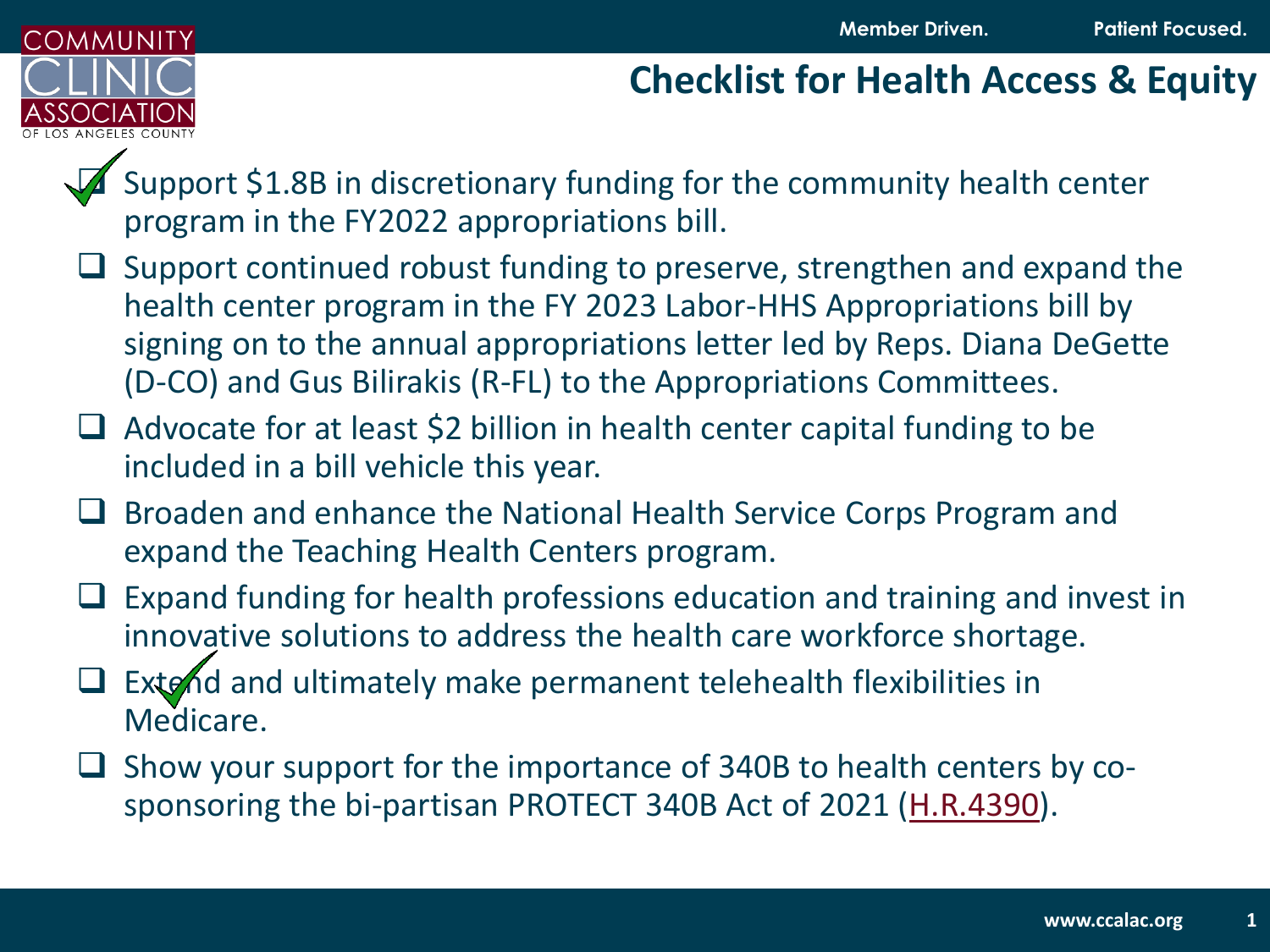February 2022

# **Appropriations Funding**



### **Preserve, Strengthen and Expand the Community Health Center System of Care**

As the largest primary care network in the country, Community Health Centers play an integral role in our nation's health care system. The next step is to build on the successes of the past by Preserving, Strengthening, and Expanding the model to more communities and populations.

### **Preserve**

Preserve the capacity of Community Health Centers to continue to serve our existing 29 million underserved, rural, and urban patients by ensuring sufficient longterm, stable funding.

### **Strengthen**

Strengthen the capacity of health centers to serve their current patients by improving quality, bolstering services, strengthening emergency preparedness, integrating community systems to address the social determinants of health, bolstering information technology capacity, and launching new innovative clinical and administrative workforce initiatives.

### **Expand**

Expand the Health Center Program to serve millions more patients into the future and deepen the services provided to existing patients to include critically needed services such as oral health, mental health, and substance use disorder (SUD) services like Medication-Assisted Treatment (MAT) and schoolbased health center services. Expansion is also needed to bring services to additional patient groups such as America's growing elderly population, public housing residents, those experiencing homelessness, agricultural workers, rural residents, and our veterans among others.

## **The Impact**

During the two-year COVID-19 pandemic health centers have continued to demonstrate results for their patients. For example, health centers have provided over 19 million vaccinations and tested over 16 million patients with the majority being from racial and/or ethnic minority backgrounds.

**Widening the program by extending care into additional communities** most recently revealed by COVID-19 to have clear inequities in health status would yield millions more patients.

**Deepening services** at existing sites to include greater access to maternal/newborn health care, COVID-19 longterm issues, mental and behavioral health care, oral health and aging, and investing in the health center workforce of the future to deliver these services.

Health centers deliver an excellent return on this federal investment:

- They **reach individuals with the greatest difficulty accessing or affording health care services,** including those with chronic diseases at risk for costly health complications, and guarantee them access to high-quality care, improve health outcomes and narrow health disparities.
- Health centers are efficient and **save the health care system \$24 billion every year,** reducing unnecessary inpatient hospitalizations and emergency room use.

### **How you can help:**

- Support **\$1.8 billion in discretionary funding** for Community Health Centers in the FY2022 appropriations bill.
- Support continued **robust funding in discretionary funding** for Community Health Centers through the FY2023 Labor-HHS Appropriations bill by signing on to the annual appropriations letter led by Reps. Diana DeGette (D-CO) and Gus Bilirakis (R-FL) and Sens. Debbie Stabenow (D-MI) and Roger Wicker (R-MS) to the Appropriations Committees.

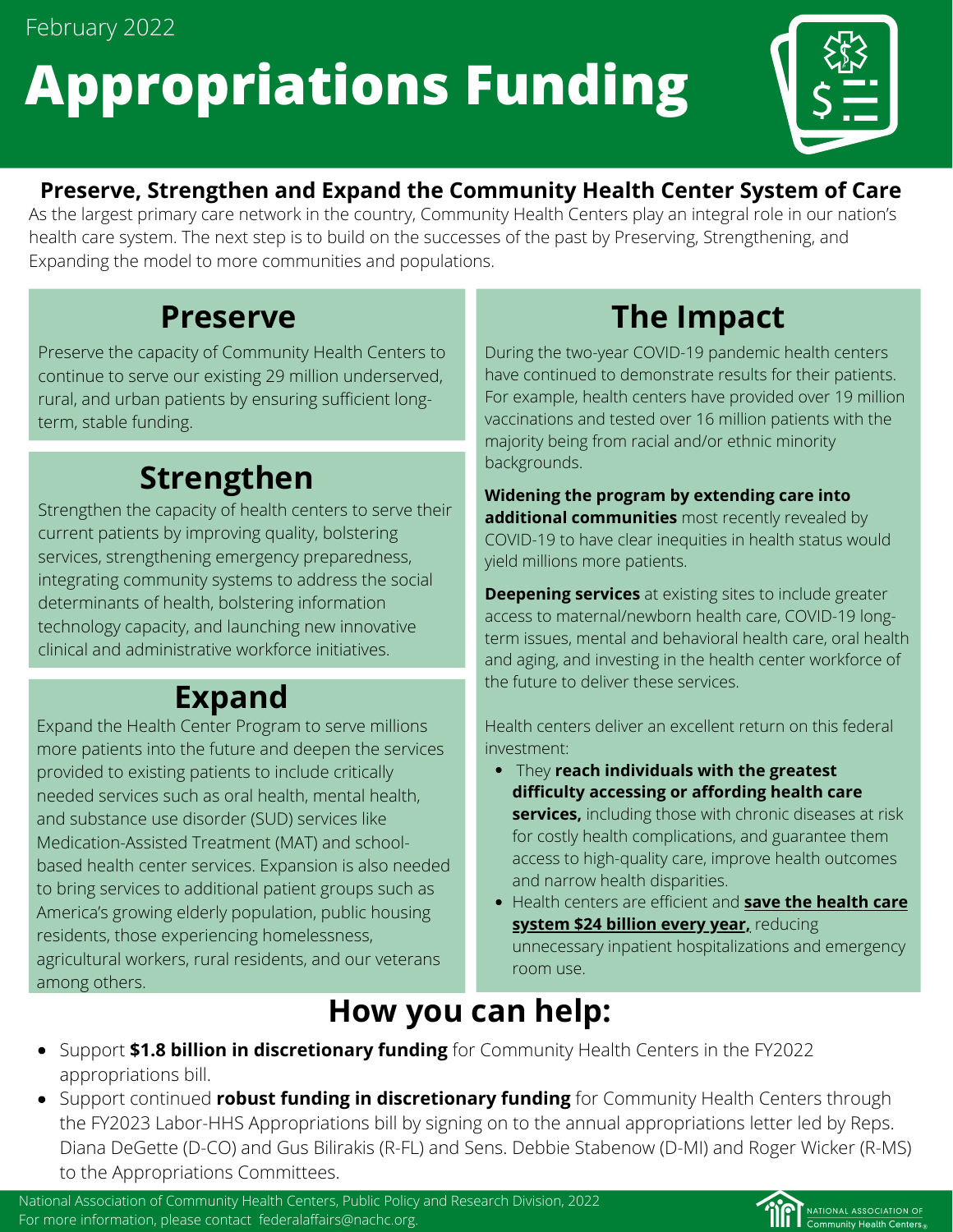February 2022

# **Health Center Capital**



### **Investing in Health Center Facilities to Continue to Meet the Needs of Patients**

The COVID-19 pandemic has highlighted the inequities of the health care system for our rural, minority, veteran, senior, and homeless communities. Now, more than ever, health centers have been essential stakeholders in the public health system – providing much-needed primary and behavioral health services during the throes of an international pandemic. As the nation prepares for life after this deadly disease, Community Health Centers need significant capital improvements to serve their current patients more comprehensively and meet the projected demand for services.

Health centers have grown since 2010 from serving 18 million patients every year to nearly 29 million patients annually in 2020. During that time, Congress has invested resources in capital, but the demand continues to be high.

A 2021 study by Capital Link, found that Community Health Centers' infrastructure needs totaled at least \$17.5 billion. **Nearly all (97%) Community Health Centers and Look-Alikes already have at least one capital project planned to build, expand, or renovate their facilities to take care of patients.** The top planned projects would boost medical, mental health, and oral health services to patients.

New and modernized facilities will be critical to continue to provide high-quality care to current patients that may have health conditions that have been left unaddressed due to the pandemic and the 8.5 million new patients anticipated by 2025. Significant federal investments in health center capital combined with other existing programs, such as HRSA Loan Guarantees, New Market Tax Credits, and the USDA Community Facilities Program, make these much-needed capital improvements feasible.

### **Facilities Economic Impact**

Over the past 50 years, Community Health Centers have proven their value to local economies. **In 2019 health centers generated 455,000 full-time jobs (253,000 direct, 202,000 indirect) and created more than \$63.4 billion in economic activity.** Further infrastructure investments in Community Health Centers will generate additional economic opportunities and jobs for residents of rural and underserved communities.

## **How you can help:**

**Support at least \$2 billion in Health Center Capital Funding** for the alternation, renovation, remodeling, expansion, construction, and other **capital improvement costs** so health centers can continue to meet the health needs of their growing patient populations and the communities they serve.

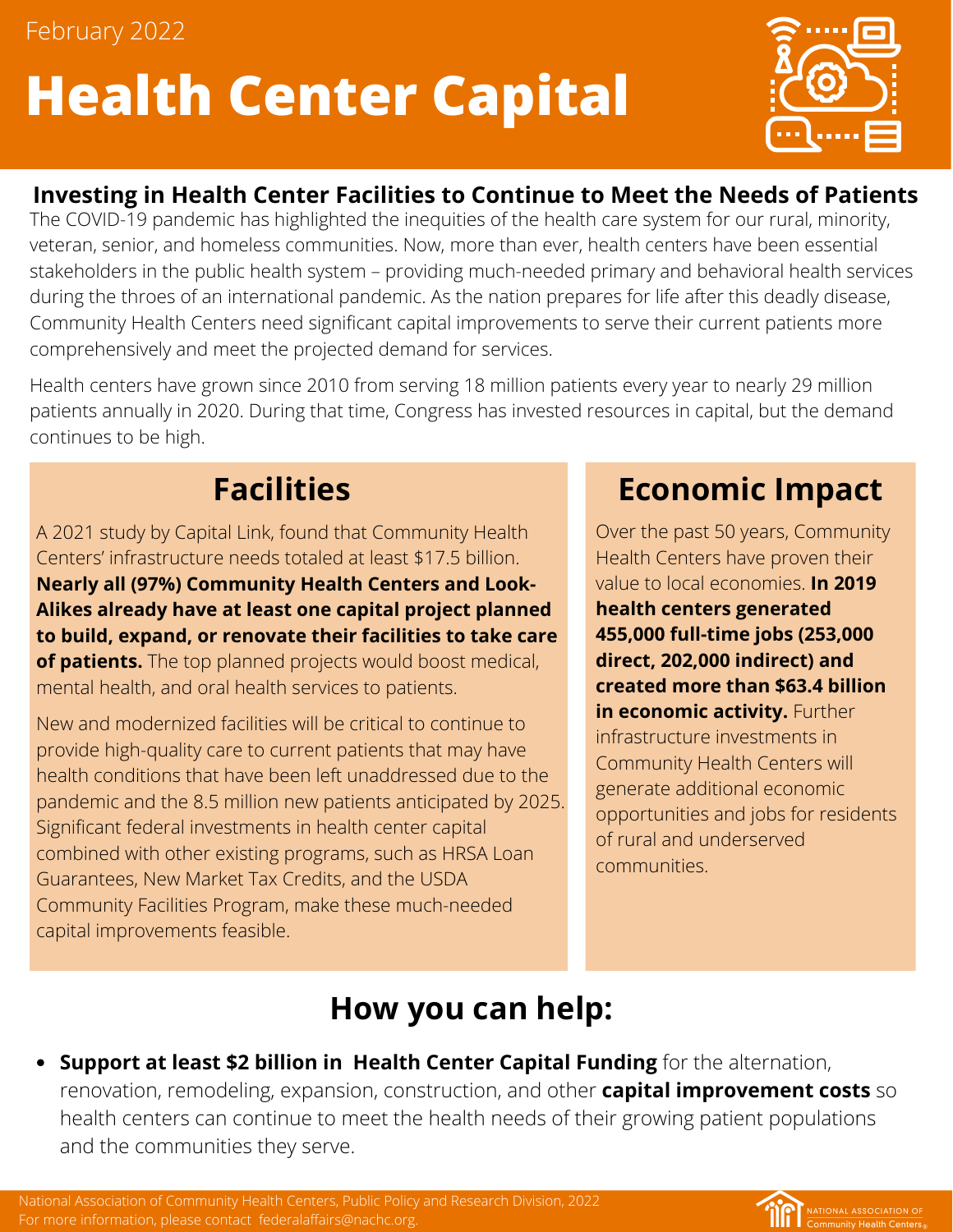# **Planning for the Future Health Center Workforce** February 2022

#### **Growing Today's Primary Care Workforce to Meet Tomorrow's Health Care Needs**

Community Health Centers depend upon a network of over **255,000 clinicians,** providers, and staff to deliver on the promise of affordable and accessible health care. Long-term investments in the nation's primary care workforce are needed to achieve the cost‐savings the country needs and to ensure health centers can keep pace with the growing and changing health needs in their communities. Severe workforce shortages and growing salary gaps make it difficult for health centers to **recruit and retain an integrated, multi-disciplinary workforce to provide high-quality care.** The COVID-19 pandemic has only exacerbated this reality, increasing health center provider shortages due to burn-out, early retirement, sickness, and marketplace competition. **Continued federal investment is essential to broadening the workforce pipelines health centers depend on to provide care to patients.** Prioritizing funding for primary care workforce programs is critical as there continues to be efforts for a more focused approach and increased attention to primary care. Leading this call is a recent report by the National Academies of Sciences, Engineering, and Medicine (NASEM) entitled, Implementing High-Quality Primary Care: Rebuilding the Foundation of Health Care. Longer-term shifts that support interprofessional primary care teams will be essential.

#### **The Key Workforce Pipeline Programs Include:**

- Teaching Health Center Graduate Medical Education (THCGME) program
- National Health Service Corps (NHSC)
- Nurse Corps Loan Repayment Program

The **NHSC supports nearly 20,000 clinicians in urban, rural, and frontier communities.** More

than half of all NHSC members serve in a Community Health Center.

Title VII Health Professions and Title VIII Nursing Workforce Development Programs provide education, professional development, and financial aid to health profession students. **The programs train the next generation of health professionals – ensuring the future workforce reflects the diversity, skills, and needs of the communities it serves.** Both programs prepare students for careers in primary care, dentistry, community-based medicine, public health, informatics, nursing, and geriatrics.

- Title VII Health Professions
- Title VIII Nursing Workforce Development Programs

The THCGME model directly trains providers at health centers in underserved communities, **improving their understanding of the issues facing health center patients** and increasing the likelihood they will choose to practice in these communities after they complete their training. Since it began in 2011, the program has supported the training of more than 1,148 new primary care physicians and dentists who have graduated and entered the workforce.

The Nurse Corps Loan Repayment Program pays up to 85% of unpaid nursing education debt for registered nurses (RNs), advanced practice registered nurses (APRNs), and nurse faculty (NF). **More than 2,500 Nurse Corps clinicians provide care to over 2 million underserved patients across the U.S.,** including many at Community Health Centers.

### **How you can help:**

- Support at least **\$3.37 billion for the THCGME program, \$2 billion for the NHSC, and \$500 million for the Nurse Corps Loan Repayment Program**.
- **Support robust FY22 and FY23 appropriations funding for all primary care workforce programs**, including the Title VII Health Professions and Title VIII Nursing Workforce Development programs.

National Association of Community Health Centers, Public Policy and Research Division, 2022 For more information, please contact federalaffairs@nachc.org.

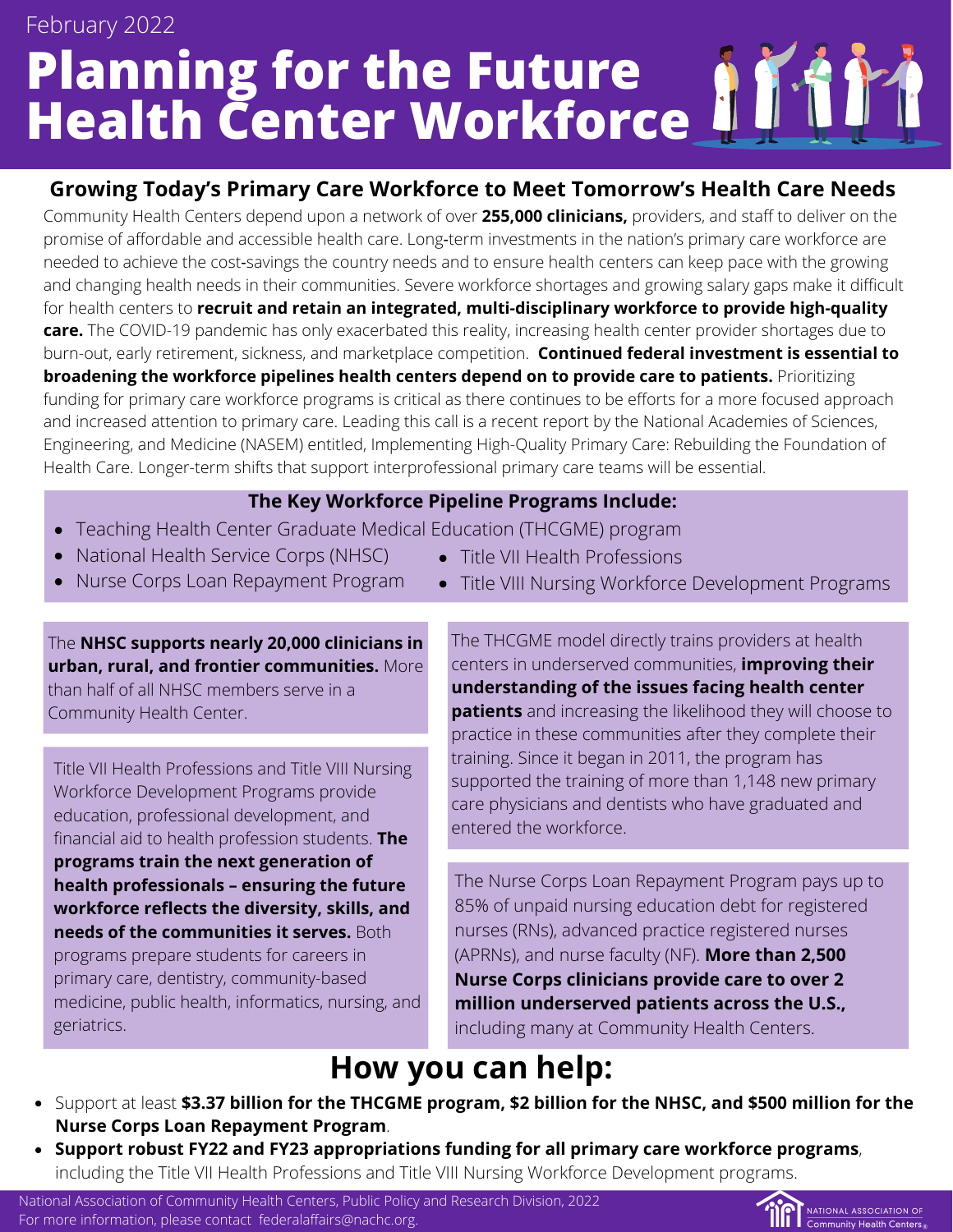#### **Federal Telehealth Policy: Guaranteeing Equitable Access Post-Pandemic**

*2/25/2022*

#### **OVERVIEW**

Today, more than 1,300 community health centers (CHCs) in California provide high-quality comprehensive care to over 7.2 million people each year. For decades, community health centers have provided care to everyone, regardless of their ability to pay, their immigration status, or their individual circumstances. Community health centers provide the full spectrum of care, from primary care to dental to behavioral health care and a variety of enabling and wraparound services.

#### THE PROBLEM

When statewide shutdowns began in March 2020, California's CHCs quickly transitioned much of their provision of care to a virtual model to ensure that their patients continued to receive vital care while limiting the risk of staff and community spread of COVID-19. At the peak of the pandemic before vaccines were available, California CHCs were utilizing telehealth, both video and telephonic visits, for over 60% of their patient care. While safe reopening has brought this volume done, much has been learned. Many patients prefer telehealth, and telehealth appointments result in far fewer missed visits. Surveys conducted by the California Health Care Foundation reported a significant demand shift among Medi-Cal patient to utilizing telehealth and telephone visits. Specifically, the survey found that most patients would like the option of a telephone or video visit and would likely choose a phone or video visit over an in-person visit whenever possible.<sup>1</sup> Telehealth has the potential to be the great equalizer, eliminating longstanding barriers to care like transportation, childcare, and work schedules.

As the result of health center-led advocacy efforts, the California Legislature, working with the Newsom Administration, made the important decision to allow all Public Health Emergency (PHE) flexibilities for telehealth, including audio-only modalities, to continue for their Medicaid program through end of 2022.

Additionally, California committed to, and already launched, a new stakeholder process at the state's

<sup>1</sup> California Health Care Foundation, *Listening to Californians with Low Incomes: Health Care Access, Experiences, and Concerns Since the COVID-19* 



Medicaid agency to design the telehealth policies starting in 2023. California has committed to maintain payment parity for all modalities, eliminate site limitations for patients and providers, and create more allowances on establishing patient relationships. While this is tremendously promising, federal leadership will be critical to supporting these policies and encouraging state Medicaid agencies across the country to do everything in their authority to support future telehealth innovation.

**MANTAIR** 

#### THE SOLUTION

To guarantee these innovations also continue in the Medicare program post-pandemic and can be utilized as part of the long road to an equitable recovery, federal action is needed. With many Medicare telehealth flexibilities set to expire at the end of the PHE, it is crucial that the following policies be continued and ultimately made permanent to ensure equitable access to telehealth:

- Recognize health centers as distant site providers;
- Remove originating site restrictions to allow for care regardless of the patient location;
- Ensure payment at the FQHC Prospective Payment System (PPS) rate; and
- Permit health centers to continue providing audio-only telehealth visits for patients. There are a number of current bills that would address

these priorities. They include the CONNECT for Health Act (H.R. 2903/S. 1512), the Protecting Access to Post-COVID-19 Telehealth Act (H.R. 366), and the HEALTH Act (H.R. 4437).

In addition to these initiatives, the National Association of Community Health Centers (NACHC) is also strongly advocating that any policy effort continues to build on the recent CY 2022 Medicare Physician Fee Schedule Final Rule published by CMS that expanded protections for FQHC mental health services provided via telehealth.

#### FOR MORE INFORMATION

Angie Melton: (301) 529-1561

*Pandemic*. Oct 2020[. https://www.chcf.org/wp](https://www.chcf.org/wp-content/uploads/2020/10/ListeningCaliforniansLowIncomes.pdf)[content/uploads/2020/10/ListeningCaliforniansLowIncomes.pdf.](https://www.chcf.org/wp-content/uploads/2020/10/ListeningCaliforniansLowIncomes.pdf)

> (916) 503-9130 healthplusadvocates.org 1231 I Street, Suite 400, Sacramento, CA 95814